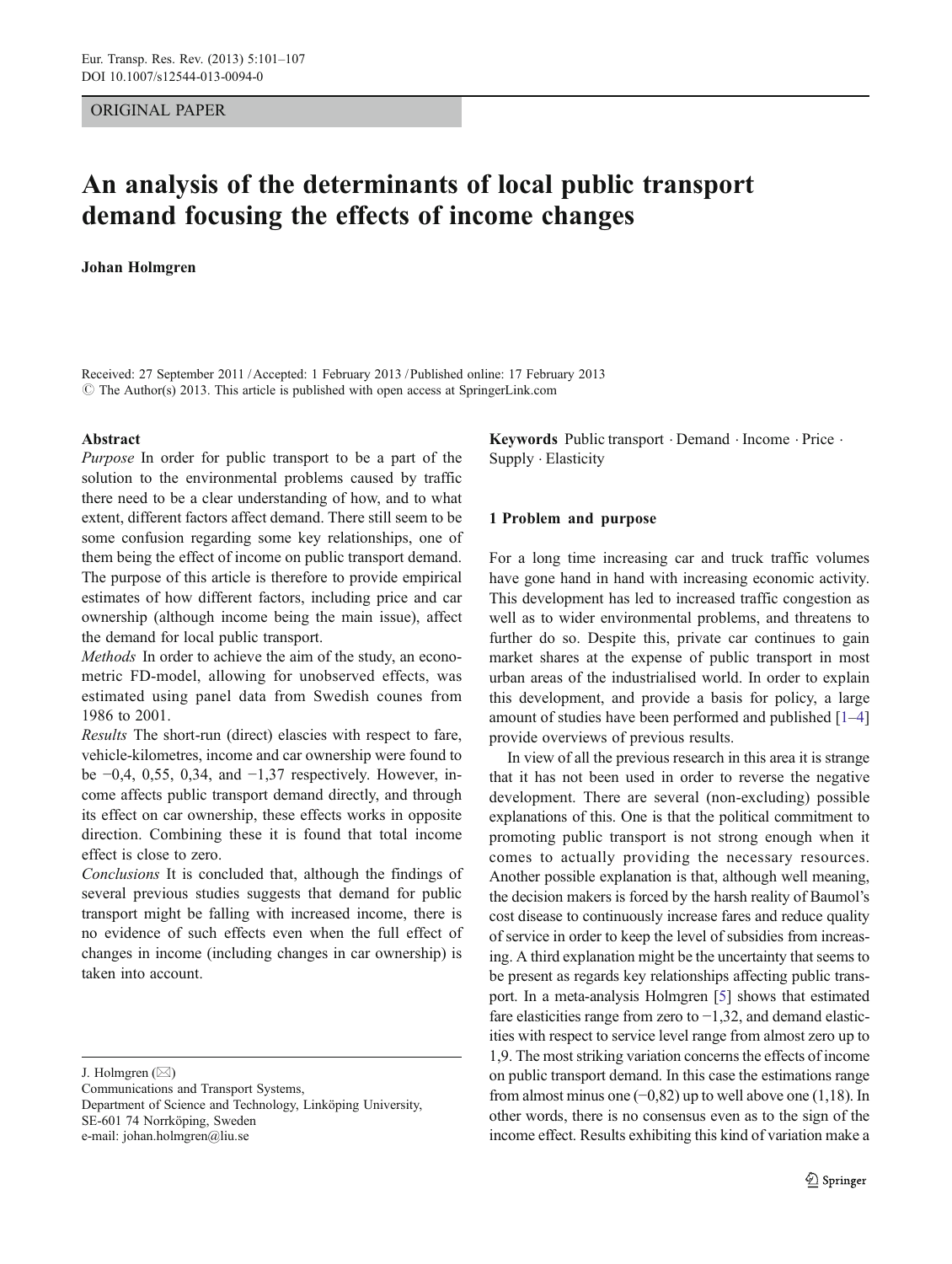poor base for policy recommendation. If the income effect is in fact negative, it would be difficult for public transport to act as part of a long-run solution to the environmental problems caused by the transport sector.

The main focus of most previous studies has been the effect of fares and the effect of quality of service (usually measured by vehicle-kilometres) [[5\]](#page-6-0). This is understandable since these variables are considered to be under direct control of the supplier of public transport, but in order to understand the past development and predict the future, other variables must also be considered.

Nijkamp and Pepping [\[6](#page-6-0)], Kremers et al. [[7\]](#page-6-0), Holmgren [[5\]](#page-6-0), and Hensher [[8\]](#page-6-0) have used meta-analysis in order to explain the variation in previous results and conclude that the specification of the model greatly affects the results but also that some of the variation is due to regional differences, the time period observed, and the type of data used. Based on these studies, two important questions which need to be examined further can be identified due to the lack of previous information or the presence of a large degree of uncertainty. Those are the interrelationship between demand for public transport and quality of service and the question of the total income effect.

Public transport patronage is generally found to be highly correlated with quality of service, vehicle-kilometres or vehicle-kilometres per  $km^2$ , and the latter is often used as an explanatory variable in demand functions. The problem is that there are good reasons to believe that although quality of service certainly affects demand, the level of demand also affects the level of service. This issue has been raised by several authors, the perhaps most influential being Mohring [\[9](#page-6-0)–[11\]](#page-6-0) who showed that capacity and quality of service were joint products. His models have also been extended and generalized by Jansson [[12](#page-6-0), [13](#page-6-0)] and by Jara-Diaz and Gschwender [\[14](#page-6-0)] (see also [\[15](#page-6-0)–[20](#page-6-0)] for cases were this has been mentioned but incorporated into the model) Despite this, the most common practice in statistical/econometric applications is to assume that quality cause demand and not the other way around. Holmgren [[21](#page-6-0)] applied a Granger causality test to Swedish data and concluded that there was a two-way relationship between public transport patronage and vehicle-kilometres. Failing to take into account a prevailing two-way relationship when estimating a demand model will result in biased estimates.

Previous, empirical, studies where level of service has been treated as an endogenous variable, has been based on different assumptions as to the behaviour of the public transport supplier. These include supply functions derived from assuming profit maximisation, passenger maximisation and maximisation of operations as well as various ad hoc formulations of supply functions. Although useful contributions to the knowledge of public transport have been made through such assumptions, which might accurately capture producer behaviour in some cases, they fail to point out the key element of supply and demand interaction in the case of public transport: the fact that capacity and quality are joint products. Increasing (decreasing) capacity will also increase (decrease) the quality of service. This is most obvious when capacity is expanded by increasing the number of vehicles in use. In that case waiting times are reduced by shorter headway [[9](#page-6-0)–[11\]](#page-6-0).

The purpose of this article is to investigate the effects of income changes on local public transport demand. In order to do this, a demand model, taking into account the two-way relationship caused by the jointness of capacity and quality is estimated. Increased understanding of the long-run effects of income changes on public transport demand will improve the possibilities of making accurate forecasts and efficient planning.

# 2 The Swedish data

The study uses annual data of the urban traffic of the 26 Swedish counties from the period of 1986 to 2001. Due to changes in the county structure and missing data, the panel is unbalanced and the total number of usable observations is therefore 346. The data concerning patronage, vehicle-kilometres, costs and fares are supplied by The Swedish Public Transport Association (Svenska lokaltrafikföreningen, SLTF) to which local public transport authorities report several key statistics. Before 1986 the data was not reported in the same way and it is not possible to convert the series to be compatible and after 2001 local and regional travel is no longer reported separately. The rest of the data needed were obtained from Statistics Sweden (SCB).

Between 1986 and 2001 the total number of local trips by public transport in Sweden increased by 18,5 %, a figure sometimes used in order to portray public transport as a success story. However, this is misleading for two reasons. The uncharacteristic development of the county of Stockholm (including the Swedish capital) obscures the fact that patronage fell in most other counties. If Stockholm is excluded the total number of trips actually fell by 27,5 %. Looking at the development of per capita figures, the total number of trips per capita fell by 5,2 % during the period in question, and excluding Stockholm by 31 %.

Behind these aggregates, the demand differs immensely between counties. 634 million trips were made in Stockholm the year 2001, while only 280 thousand trips were made in the county of Gotland. Table [1](#page-2-0) shows the heterogeneity of demand in terms of average per capita figures as well as the percentage change in number of trips per capita during the period in question.

The unique position of Stockholm is further underlined by these figures, not only is the number of trips per capita by far the highest but there has also been an increase in demand during the observed period. The only other counties where this has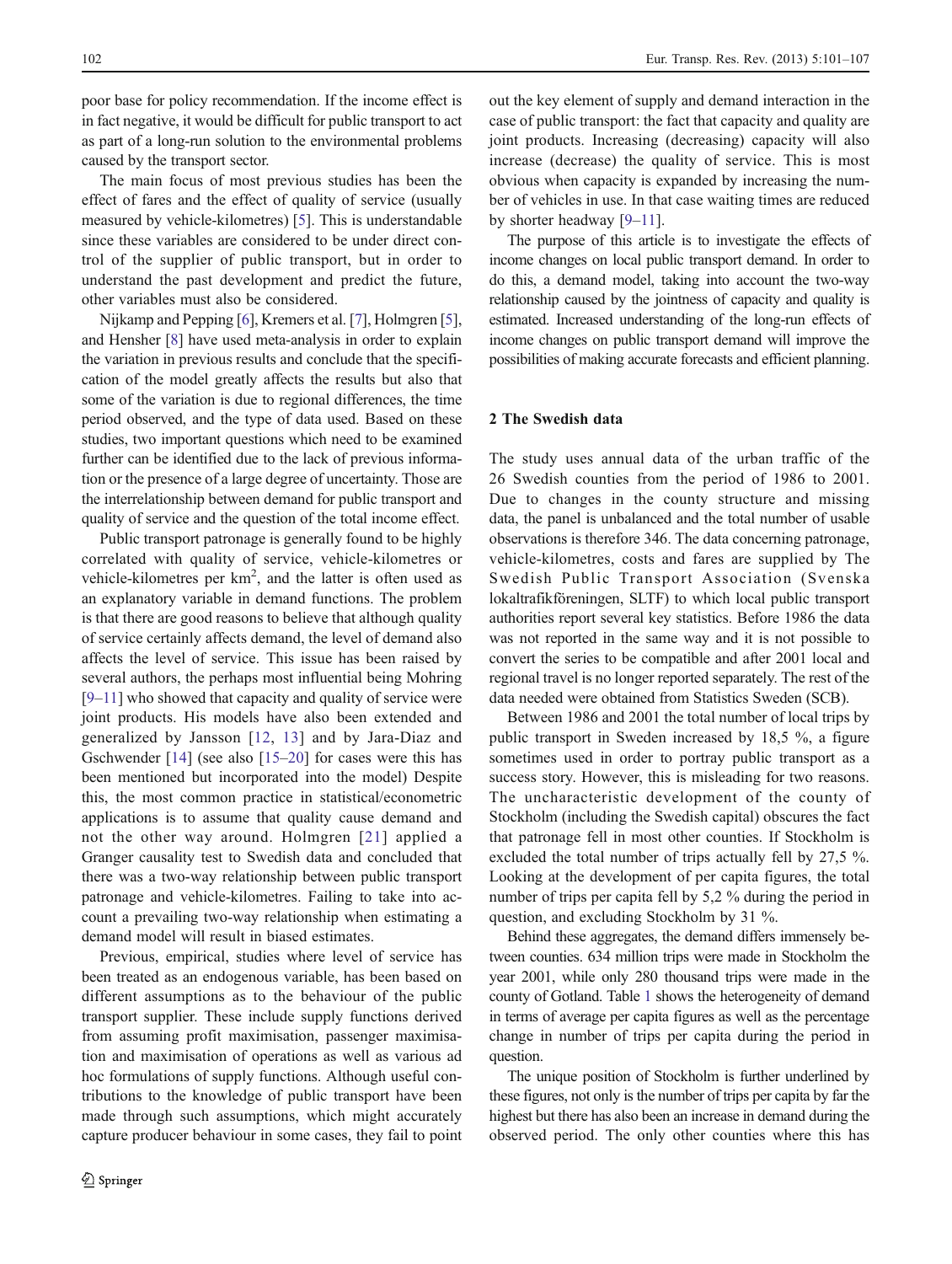<span id="page-2-0"></span>

| Table 1 Average                                                                                                                                                                                                                                                        |                              |            |                |
|------------------------------------------------------------------------------------------------------------------------------------------------------------------------------------------------------------------------------------------------------------------------|------------------------------|------------|----------------|
| number of trips per                                                                                                                                                                                                                                                    | County                       | Trips/Pop. | $\Delta\%$     |
| capita (i.e. average for<br>the period $1986 - 2001$ )                                                                                                                                                                                                                 | Stockholm                    | 350        | 8              |
| in Swedish counties and                                                                                                                                                                                                                                                | Uppland                      | 72         | $-47$          |
| percentage change                                                                                                                                                                                                                                                      | Södermanland                 | 22         | $-28$          |
| between 1986 and 2001                                                                                                                                                                                                                                                  | Östergötland                 | 71         | $-42$          |
|                                                                                                                                                                                                                                                                        | Jönköping                    | 46         | $-31$          |
|                                                                                                                                                                                                                                                                        | Kronoberg                    | 19         | $-17$          |
|                                                                                                                                                                                                                                                                        | Kalmar                       | 10         | $-79$          |
|                                                                                                                                                                                                                                                                        | Gotland                      | 11         | $-44$          |
|                                                                                                                                                                                                                                                                        | Blekinge                     | 24         | $\overline{4}$ |
|                                                                                                                                                                                                                                                                        | Kristianstad <sup>a</sup>    | 12         | $-23$          |
|                                                                                                                                                                                                                                                                        | Malmöhus <sup>a</sup>        | 66         | $-32$          |
|                                                                                                                                                                                                                                                                        | Halland                      | 25         | $-56$          |
|                                                                                                                                                                                                                                                                        | Göteborg/Bohus <sup>a</sup>  | 183        | $-20$          |
|                                                                                                                                                                                                                                                                        | Älvsborg <sup>a</sup>        | 32         | $-29$          |
| <sup>a</sup> In 1997 the Skåne and<br>Västra götaland regions<br>where formed, the for-<br>mer from Kristianstad<br>and Malmöhus and the<br>latter from Göteborg/<br>bohus, Alvsborg and<br>Skaraborg. The figures<br>from these counties<br>therefore cover the years | Skaraborg <sup>a</sup>       | 19         | $-39$          |
|                                                                                                                                                                                                                                                                        | Värmland                     | 25         | $-32$          |
|                                                                                                                                                                                                                                                                        | Örebro                       | 36         | $-36$          |
|                                                                                                                                                                                                                                                                        | Västmanland                  | 33         | $-41$          |
|                                                                                                                                                                                                                                                                        | Dalarna                      | 32         | $-45$          |
|                                                                                                                                                                                                                                                                        | Gävleborg                    | 35         | $-32$          |
|                                                                                                                                                                                                                                                                        | Västernorrland               | 29         | 20             |
|                                                                                                                                                                                                                                                                        | Jämtland                     | 128        | $-72$          |
|                                                                                                                                                                                                                                                                        | Västerbotten                 | 30         | $-16$          |
| 1986 to 1997 while the                                                                                                                                                                                                                                                 | Norrbotten                   | 28         | $-37$          |
| figures from Skåne and                                                                                                                                                                                                                                                 | Skåne <sup>a</sup>           | 39         | 15             |
| Västra götaland exist<br>from $1000$ to $2001$                                                                                                                                                                                                                         | Västra götaland <sup>a</sup> | 108        | $-0,5$         |

occurred in is Blekinge, Västernorrland and Skåne (1999– figures from Skåne and Västra götaland exist from 1999 to 2001

2001). In all other counties number of trips per capita has fallen since 1986.

Hardly surprising there is also a great deal of variation in service levels. Table 2 shows these variations in terms of average number of vehicle-kilometres per  $km<sup>2</sup>$  as well as the percentage change during the observed period.

Again Stockholm stands out, this time as the region having the highest level of service in the public transport system. In most counties all public transport trips are made by bus but it should be pointed out that in the case of Stockholm the figures also include the underground system and the figures from Göteborg/Bohus and Östergötland include tram systems.<sup>1</sup>

Measured in terms of revenue per trip,<sup>2</sup> the fare facing the traveller ranged from 1,96 SEK in the county of Västernorrland to 20,55 SEK in Kalmar making the monetary part of the generalised cost facing the consumer vary a

| per $km^2$ (i.e. average for                                  | Stockholi  |
|---------------------------------------------------------------|------------|
| the period $1986 - 2001$ )                                    | Uppland    |
| in Swedish counties and                                       | Södermar   |
| percentage change<br>between 1986 and 2001                    | Östergötl  |
|                                                               | Jönköpin   |
|                                                               | Kronober   |
|                                                               | Kalmar     |
|                                                               | Gotland    |
|                                                               | Blekinge   |
|                                                               | Kristianst |
|                                                               | Malmöhu    |
|                                                               | Halland    |
|                                                               | Göteborg   |
|                                                               | Alvsborg   |
|                                                               | Skaraborg  |
|                                                               | Värmland   |
| <sup>a</sup> In 1997 the Skåne and<br>Västra götaland regions | Örebro     |
|                                                               |            |

Västra göt where formed, the former from Kristianstad and Malmöhus and the latter from Göteborg/ bohus, Älvsborg and Skaraborg. The figures from these counties therefore cover the years 1986 to 1997 while the figures from Skåne and Västra götaland exist

from 1999 to 2001

Table 2 Average number of vehiclekilometres supplied

| County                       | VKM/km <sup>2</sup> | $\Delta\%$               |
|------------------------------|---------------------|--------------------------|
| Stockholm                    | 3227                | 12                       |
| Uppland                      | 620                 | $-30$                    |
| Södermanland                 | 205                 | $\overline{\mathcal{L}}$ |
| Östergötland                 | 433                 | $-16$                    |
| Jönköping                    | 318                 | $-20$                    |
| Kronoberg                    | 112                 | 10                       |
| Kalmar                       | 139                 | $-34$                    |
| Gotland                      | 80                  | $-7$                     |
| Blekinge                     | 160                 | 9                        |
| Kristianstad <sup>a</sup>    | 62                  | $-42^{\rm a}$            |
| Malmöhus <sup>a</sup>        | 547                 | $-18^{a}$                |
| Halland                      | 154                 | $-4$                     |
| Göteborg/Bohus <sup>a</sup>  | 895                 | $-26$ <sup>a</sup>       |
| Älvsborg <sup>a</sup>        | 174                 | $-12^{\rm a}$            |
| Skaraborg <sup>a</sup>       | 110                 | $-23a$                   |
| Värmland                     | 121                 | $-9$                     |
| Örebro                       | 161                 | $-4$                     |
| Västmanland                  | 249                 | $-5$                     |
| Dalarna                      | 90                  | $-10$                    |
| Gävleborg                    | 165                 | $-2$                     |
| Västernorrland               | 157                 | $\mathbf{1}$             |
| Jämtland                     | 352                 | $-42$                    |
| Västerbotten                 | 163                 | $-11$                    |
| Norrbotten                   | 200                 | 6                        |
| Skåne <sup>a</sup>           | 322                 | 14 <sup>a</sup>          |
| Västra götaland <sup>a</sup> | 457                 | $5^{\rm a}$              |

great deal (Monetary terms are expressed in the 2001 price level). With an increase in real fares of 200 % during the period, the county of Kalmar also exhibits one of the most striking developments in this area, surpassed only by Jämtland where fares were increased by 251 %. At the other end of the scale, Blekinge and Västernorrland lowered their fares substantially (66 % and 73 % respectively). It is interesting to note that these two counties also are among the few where patronage increased. County averages and changes are shown in Table [3](#page-3-0).

When it comes to income and car ownership the variation between counties is less than in the other variables. Gotland, together with Dalarna, Norrbotten and Värmland all exhibits car ownership levels exceeding 0,5 cars per capita (0,53, 0,52, 0,5 and 0,5 respectively) in 2001, while Stockholm was the only county with car ownership below 0,4 (0,39) cars per person. Average car ownership levels as well as income is shown in Table [4](#page-3-0).

The variation in income is also relatively small between most counties although average income in Stockholm exceeded average income in Gotland by 40 % in 2001. During the period 1986 to 2001 the increase in average real

<sup>&</sup>lt;sup>1</sup> This also applies to the demand figures presented in Table 1.<br><sup>2</sup> Revenue per trip is obviously a simplification of the actual fare structure but it is likely to be a better measure of the (monetary) cost of a trip than the single trip fare due to many people using travel cards of different kinds.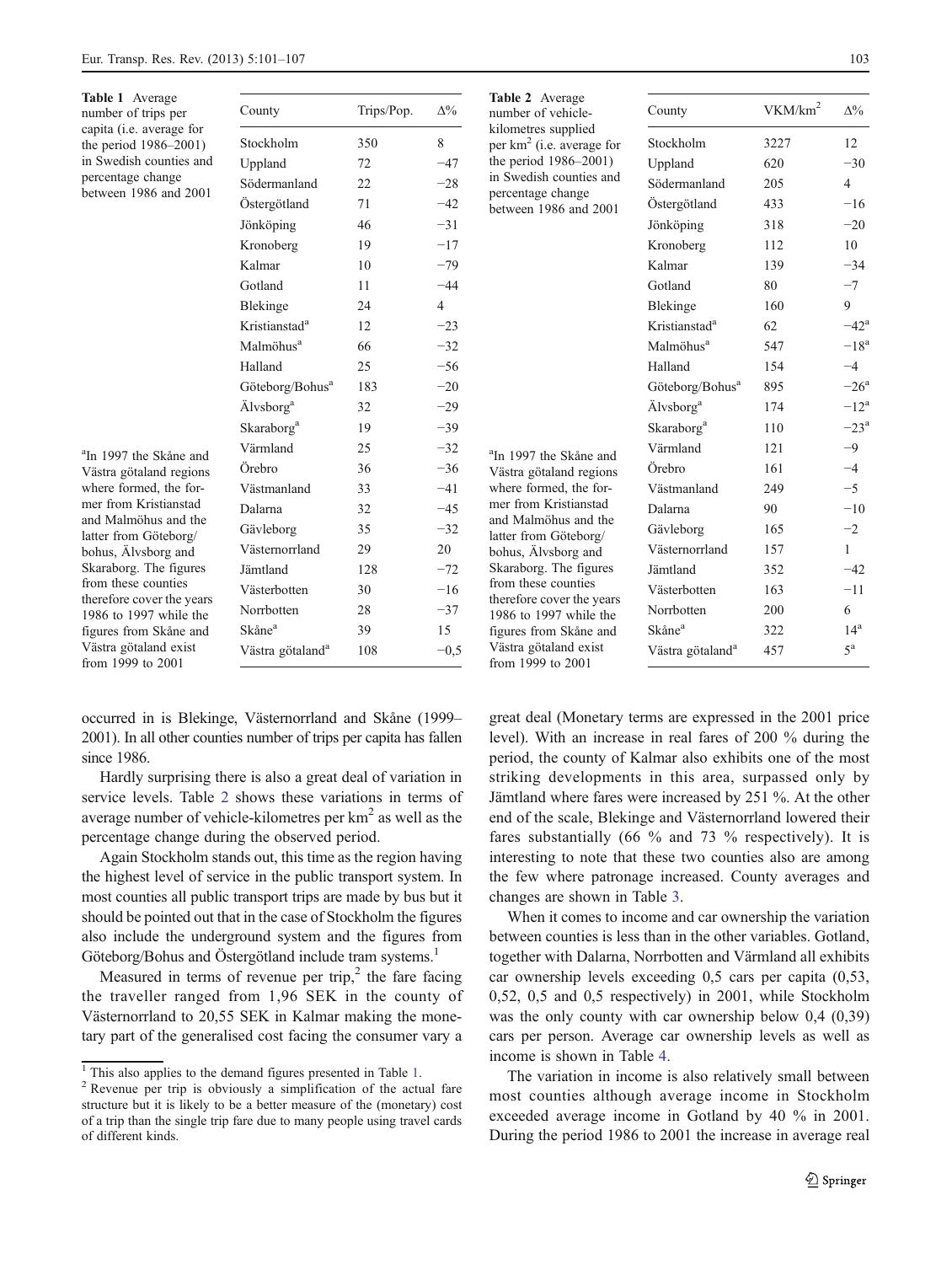<span id="page-3-0"></span>

| Table 3 Average public<br>transport fare in SEK                                                                                                                                                                                                            | County                       | Fare  | Change $%$ |
|------------------------------------------------------------------------------------------------------------------------------------------------------------------------------------------------------------------------------------------------------------|------------------------------|-------|------------|
| (i.e. average for the<br>period 1986–2001) in                                                                                                                                                                                                              | Stockholm                    | 5,15  | 70         |
| Swedish counties and                                                                                                                                                                                                                                       | Uppland                      | 8,93  | 87         |
| the change between                                                                                                                                                                                                                                         | Södermanland                 | 8,95  | 92         |
| 1986 and 2001.<br>Monetary terms are                                                                                                                                                                                                                       | Östergötland                 | 4,88  | 6          |
| expressed in the 2001                                                                                                                                                                                                                                      | Jönköping                    | 6,91  | 87         |
| price level                                                                                                                                                                                                                                                | Kronoberg                    | 5,81  | 57         |
|                                                                                                                                                                                                                                                            | Kalmar                       | 11,63 | 200        |
|                                                                                                                                                                                                                                                            | Gotland                      | 4,62  | 103        |
|                                                                                                                                                                                                                                                            | Blekinge                     | 7,02  | $-66$      |
|                                                                                                                                                                                                                                                            | Kristianstad <sup>a</sup>    | 3,88  | 3          |
|                                                                                                                                                                                                                                                            | Malmöhus <sup>a</sup>        | 5,51  | 94         |
|                                                                                                                                                                                                                                                            | Halland                      | 7,3   | 129        |
|                                                                                                                                                                                                                                                            | Göteborg/Bohus <sup>a</sup>  | 3,52  | 23         |
|                                                                                                                                                                                                                                                            | Älvsborg <sup>a</sup>        | 5,1   | 11         |
|                                                                                                                                                                                                                                                            | Skaraborg <sup>a</sup>       | 4,58  | 32         |
| <sup>a</sup> In 1997 the Skåne and                                                                                                                                                                                                                         | Värmland                     | 5,61  | 29         |
| Västra götaland regions<br>where formed, the for-<br>mer from Kristianstad<br>and Malmöhus and the<br>latter from Göteborg/<br>bohus, Alvsborg and<br>Skaraborg. The figures<br>from these counties<br>therefore cover the years<br>1986 to 1997 while the | Örebro                       | 5,94  | 36         |
|                                                                                                                                                                                                                                                            | Västmanland                  | 6,88  | 84         |
|                                                                                                                                                                                                                                                            | Dalarna                      | 4,53  | 50         |
|                                                                                                                                                                                                                                                            | Gävleborg                    | 4,45  | $-8$       |
|                                                                                                                                                                                                                                                            | Västernorrland               | 5,51  | $-73$      |
|                                                                                                                                                                                                                                                            | Jämtland                     | 4,55  | 251        |
|                                                                                                                                                                                                                                                            | Västerbotten                 | 8     | 32         |
|                                                                                                                                                                                                                                                            | Norrbotten                   | 7,38  | 54         |
| figures from Skåne and                                                                                                                                                                                                                                     | Skåne <sup>a</sup>           | 6,69  | $-29$      |
| Västra götaland exist<br>from 1999 to 2001                                                                                                                                                                                                                 | Västra götaland <sup>a</sup> | 6,48  | $-13$      |

income (in the 2001 price level) varied between 20 % (Västerbotten and Norrbotten) and 28 % (Stockholm).

# 3 Demand model and estimation

Demand for urban public transport is expressed as the number of trips per capita made in the urban areas (q) and the variables used to explain demand consists of fare (F), Vehiclekilometres (V), Price of petrol  $(PP)$ ,<sup>3</sup> Income (Y) and Car ownership (C). The demand function is assumed to be logarithmic, therefore:

$$
\ln q_{i,t} = \beta_1 \cdot \ln F_{i,t} + \beta_2 \cdot \ln V_{i,t} + \beta_3 \cdot \ln PP_{i,t} + \beta_4
$$
  
 
$$
\cdot \ln Y_{i,t} + \beta_5 \cdot \ln C_{i,t} + \phi_i + \varepsilon_{i,t}
$$
 (1)

| <b>Table 4</b> Average level<br>of car ownership and | County                    |
|------------------------------------------------------|---------------------------|
| income (i.e. average for                             |                           |
| the period $1986 - 2001$ )                           | Stockholm                 |
| in Swedish counties<br>between 1986 and 2001.        | Uppland                   |
| Monetary terms are                                   | Södermanland              |
| expressed in the 2001                                | Östergötland              |
| price level                                          | Jönköping                 |
|                                                      | Kronoberg                 |
|                                                      | Kalmar                    |
|                                                      | Gotland                   |
|                                                      | Blekinge                  |
|                                                      | Kristianstad <sup>a</sup> |
|                                                      | Malmöhus <sup>a</sup>     |
|                                                      | Halland                   |
|                                                      | Göteborg/Bohu             |
|                                                      | Älvsborg <sup>a</sup>     |
|                                                      | Skaraborg <sup>a</sup>    |
| <sup>a</sup> In 1997 the Skåne and                   | Värmland                  |
| Västra götaland regions                              | Örebro                    |
| where formed, the for-                               | Västmanland               |
| mer from Kristianstad                                | Dalarna                   |
| and Malmöhus and the                                 | Gävleborg                 |
| latter from Göteborg/<br>bohus, Alvsborg and         | Västernorrland            |
| Skaraborg. The figures                               | Jämtland                  |
| from these counties                                  | Västerbotten              |
| therefore cover the years<br>1986 to 1997 while the  | Norrbotten                |
| figures from Skåne and                               | Skåne <sup>a</sup>        |
| Västra götaland exist<br>from 1999 to 2001           | Västra götaland           |
|                                                      |                           |

Cars/Pop. Income Stockholm 0,36 188178 Uppland 0,40 162020 Södermanland 0,43 157308 Östergötland 0,41 154820 Jönköping 0,43 154211 0,45 152364 0,44 147969 Gotland 0,47 140383 Blekinge 0,45 152459 0,46 146172 0,40 154869 0,46 157796  $s^a$  0,38 160111 0,44 152975 0,45 146255 Värmland 0,47 152109 0.43 155988 0,42 160102 Dalarna 0,47 153376 Gävleborg 0,44 154245 0,46 158264 0,44 142917 0,43 154645 0,47 159869 0,45 167472 0,44 174164

In which is assumed to be affected by the price of petrol and income so that:

 $C = C(PP, Y)$ 

Prices as well as income have been divided by a price index including all goods and services except public transport and petrol in order to preserve homogeneity. As previously mentioned, in three counties (Stockholm, Göteborg/Bohus and Östergötland) the number of trips made is an aggregate of bus trips and trips by underground (Stockholm) and tram (Göteborg/Bohus and Östergötland) which might be considered a problem. Vehicle-kilometres is also aggregated over different modes in those counties. Another potential problem that might occur when comparing the counties is that there might be differences in the preferences of people living in different areas, e.g. a difference between Stockholm and other areas. The latter is only a problem if these differences are not captured by the variation in the explanatory variables included in the model such as income and car ownership. These potential problems can be addressed in different ways. Some of the county differences is accounted for by including county specific effects  $(\phi_i)$  in the model. These capture factors that differ

<sup>&</sup>lt;sup>3</sup> The price of petrol is a yearly average calculated by the Swedish Petroleum and Biofuels Institute (SPBI), an association of propellant fuel and lubricant companies in Sweden. This is also a simplification since the price might vary between counties (although not by much due to competition) and over a year.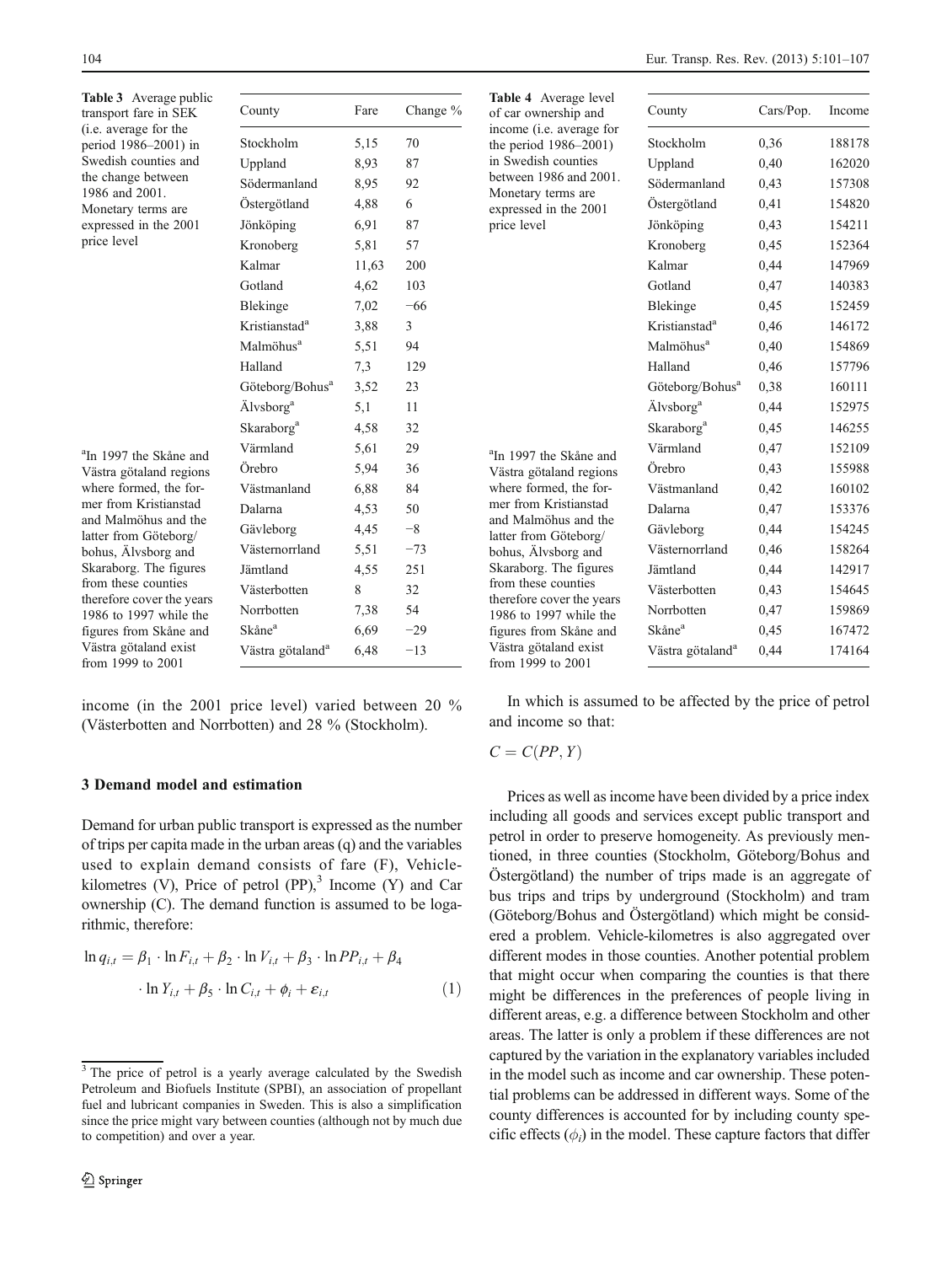between counties and are constant over time.  $\phi_i$  are also called unobserved effects in the literature, referring to the fact that they capture the effect of all (time invariant) factors that might affect q but not included in the other explanatory variables. In addition to county specific preferences this can also capture the effects of different demographic structure, geography, infrastructure etc. The most significant advantage of this is that it is possible to obtain correct estimates for the parameters of the variables actually included in the model even if they are correlated with an unobserved effect. This is not possible if the variable is simply left out of the model altogether [\[22\]](#page-6-0). The possibility of the unobserved effects being correlated with the explanatory variables in the model is also reason for not modelling the individual effects as part of the error term, i.e. using a random effects (RE) model. RE models are generally more suited to situations in which the individuals under study are drawn randomly from a larger population while the individuals in this case (the counties) constitute the entire population [[22](#page-6-0)].

If all explanatory variables were strictly exogenous<sup>4</sup> this model could be estimated using the fixed effects estimator (FE) or the first difference estimator (FD). However, this is unlikely to be the case here. Vehicle-kilometres is most likely affected by the level of demand, either by past levels of demand if capacity adjustment takes time or by present levels if the adjustment is assumed to be instantaneous. In both cases vehicle-kilometres will be correlated with the error term  $\varepsilon$  thus violating the assumptions underlying both the FE and the FD estimator, rendering them both inconsistent. Wooldridge [\[22\]](#page-6-0) suggests estimation in two steps where the first step is to remove the unobserved effects  $(\phi_i)$  using either the FE or the FD transformation and the second step is to find variables to use as instruments for the endogenous variable in the transformed equation. After first differentiating, the demand equation is:

$$
\Delta \ln q_{i,t} = \beta_1 \cdot \Delta \ln F_{i,t} + \beta_2 \cdot \Delta \ln V_{i,t} + \beta_3 \cdot \Delta \ln PP_{i,t}
$$
  
+  $\beta_4 \cdot \Delta \ln Y_{i,t} + \beta_5 \cdot \Delta \ln C_{i,t} + \Delta \varepsilon_{i,t}$  (2)

In this case lnF, lnPP, lnY and lnC might be used as instruments for ΔlnV (since they are assumed to be exogenous). However, using only these variables as instruments is likely to provide poor IV estimates due to limited correlation with V. Therefore additional variables that can work as instruments would be useful. Such variable has to be correlated with vehicle-kilometres but uncorrelated with the error term.

In this case the number of urban areas in each county, cost per vehicle-kilometre and size of the urban areas are used as additional instrument variables since they have been found to be correlated with vehicle-kilometres in previous studies (i.e. [\[15\]](#page-6-0)).

|  |  |  | <b>Table 5</b> Results from estimation of Eq. $(2)$ |  |  |
|--|--|--|-----------------------------------------------------|--|--|
|--|--|--|-----------------------------------------------------|--|--|

| Variable           | Coefficient                      | std. error |
|--------------------|----------------------------------|------------|
| Fare               |                                  | 0,048      |
| Vehicle-kilometres | $-0,4^{\circ}$<br>$0,55^{\circ}$ | 0,19       |
| Price of petrol    | $0,34^{\rm a}$                   | 0,2        |
| Income             | $0,34^\circ$                     | 0,11       |
| Car ownership      | $-1,37^{\circ}$                  | 0,45       |

<sup>a</sup> Significant on the 10  $\%$  level, <sup>b</sup> significant on the 5  $\%$  level, <sup>c</sup> significant on the 1 % level

In addition to allowing for county specific (time invariant) effects some other measures were takin in order to account for additional heterogeneity in the data. The models were also estimated using data where Stockholm and Göteborg/Bohus were excluded and also where Stockholm, Göteborg/Bohus, Malmöhus and Skåne were excluded. The same variables were statistically significant in those estimations and the differences in the estimated parameters in those models were very small. This indicates that the variation in travel behaviour between the counties with large cities and the rest can be explained reasonably well by the differences in the variables included in the model. In addition to this a model in which the effect of price changes were allowed to differ between counties were also tested using an interaction term  $(d_i \Delta F_i)$ , where  $d_i$  is a county dummy) but the interaction terms were not found to be statistically significant as a group and therefore excluded from the model.

Results from estimation of (2) using the aforementioned variables as instruments for ΔlnV are shown in Table 5.

The Durbin-Watson value is 2,14 indicating that the model does not suffer from autocorrelation nor misspecification. A Breusch-Godfrey test<sup>5</sup> was also applied in order to test for higher order autocorrelation [[23\]](#page-6-0). The null hypothesis of no autocorrelation could not be rejected on a 5 % level, indicating that the model does not suffer from autocorrelation of higher order. The model was also tested for heteroscedasticity using White's general test.<sup>6</sup> The null

 $\frac{4}{4}$  In a panel data model where  $y_{i,t}$  are to be explained by a vector of variables  $x_{i,t}$ , strict exogeneity applies when:  $E(y_{i,t} | x_{i,1}, x_{i,2}, \ldots, x_{i,T}, \varphi_i) = E$  $(y_{i,t} | x_{i,t}, \varphi_i)$  for  $t=1, 2, ..., T$ .

<sup>&</sup>lt;sup>5</sup> In the test, the residuals from estimation of model 2 ( $\Delta \hat{\epsilon}_{i,t}$ ), are regressed on the explanatory variables included in the model (2) and lagged residuals. It is then tested if the coefficients connected to the lagged residuals are (jointly) different from zero. If so,  $H_0$  of no autocorrelation is rejected.

<sup>&</sup>lt;sup>6</sup> The test regresses the squared residuals from estimation of model 2 (i.e.  $(\Delta \hat{\epsilon}_{i,t})^2$  on the explanatory variables included in model(2), the explanatory variables from model (2) squared and interaction terms of explanatory variables from model (2) squared and interaction terms of the explanatory variables from model (2). The variables are then tested (jointly) for significance and if they not found significant  $H_0$  of no heteroscedasticity is rejected. In the present application, dummy variables for the counties were also included in the test in order to test for group wise differences in error variance. No indication of group wise differences were detected.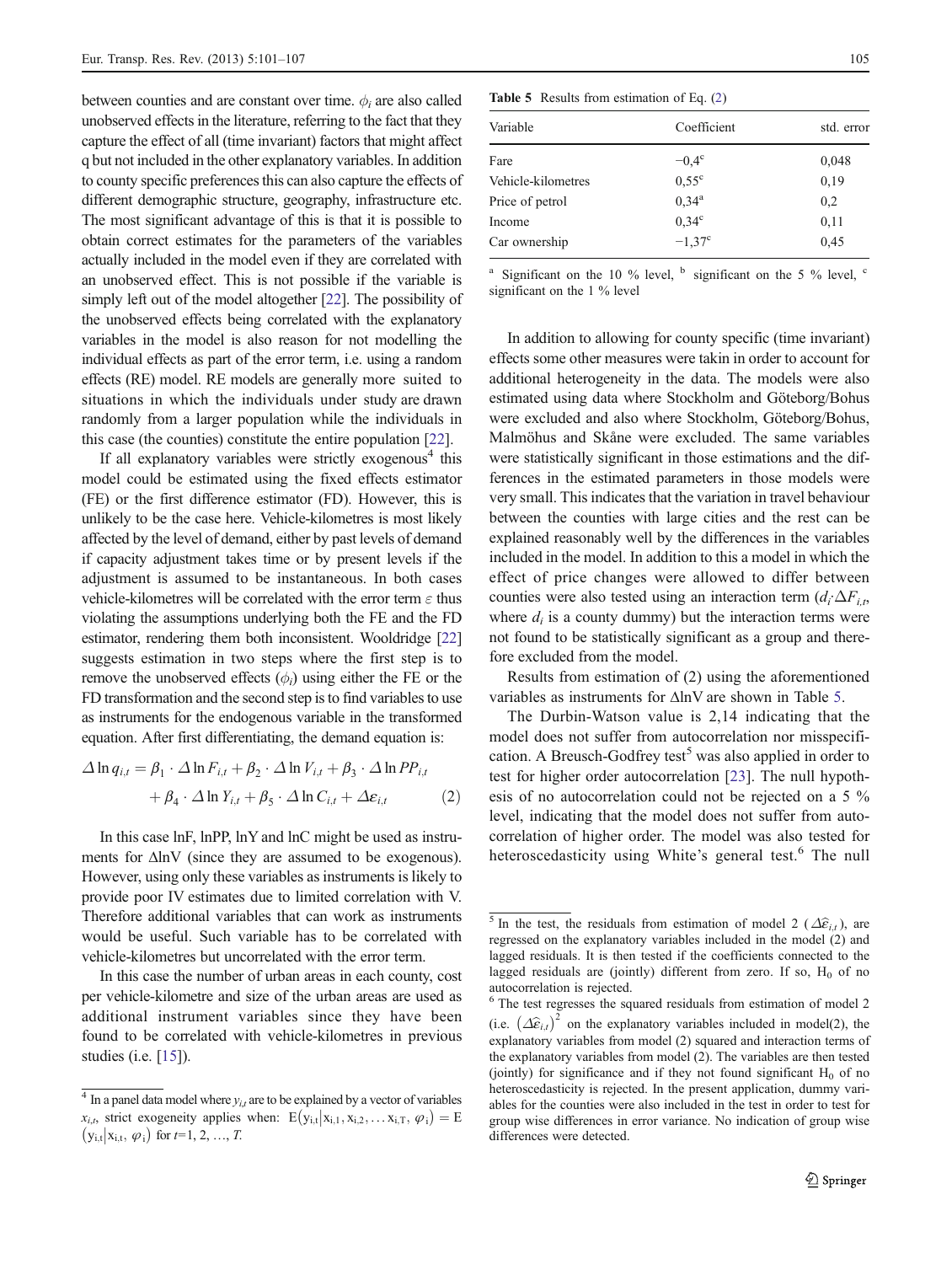hypothesis of no could not be rejected indicating that the model does not suffer from heteroscedasticity.

The coefficients for all variables except price of petrol are significant at the 5 % level or better and have the expected sign. The coefficients can be interpreted as (constant) elasticities. The results are in the range of what might be expected from comparison with previous results [[5\]](#page-6-0).

## 4 The effect of income changes

Returning to the question of how public transport demand is affected by increases (decreases) in income it is reasonable to assume that there is a direct effect on demand and an indirect effect working through the effects of income on car ownership. A change in income is likely to affect our travel behaviour in several ways. Higher income is generally associated with increased mobility in general and it is therefore likely that the overall number of trips made by all modes of transportation would increase as a response to such change. However, it is likely that higher income increase the possibility of owning a car and people having access to a car might be assumed to make fewer trips by public transport. The total effect on demand for public transport  $(Q^7)$  from a change in income is:

$$
dQ = \frac{\partial Q}{\partial Y} dY + \frac{\partial Q}{\partial C} dC
$$

Were

$$
dC = \frac{\partial C}{\partial Y} dY
$$

Therefore

$$
dQ = \frac{\partial Q}{\partial Y} dY + \frac{\partial Q}{\partial C} \frac{\partial C}{\partial Y} dY
$$

 $\frac{dQ}{dY} = \frac{\partial Q}{\partial Y} +$  $\partial Q$  $\overline{\partial C}$  $\partial C$  $\overline{\partial}Y$ 

Multiplying through with  $\frac{y}{Q}$  give:

$$
\frac{dQ}{dY}\frac{Y}{Q} = e_{QY} + \frac{\partial Q}{\partial C}\frac{\partial C}{\partial Y}\frac{Y}{Q}
$$

Multiplying both nominator and denominator of the second term by C give

$$
E_{QY} = e_{QY} + e_{QC} \cdot e_{CY} \tag{3}
$$

Table 6 Results from estimation of Eq. (4)

| Variable                  | Coefficient                              | std. error     |
|---------------------------|------------------------------------------|----------------|
| Income<br>Price of petrol | $0.055^{\rm a}$<br>$-0.022$ <sup>a</sup> | 0,01<br>0,0083 |
| Car ownership t-1         | $0.74^{\rm a}$                           | 0,06           |

Significant on the 1 % level

The first term in (3) ought to be positive, since higher income increase demand for travel in general, while the second term is negative ( $e_{OC}$  is negative and  $e_{CY}$  is positive).

In order to obtain e<sub>cy</sub> a dynamic model explaining car ownership by income and price of petrol $\delta$  is estimated using the same data as when estimating the demand function. The model is:

$$
\Delta \ln C_{i,t} = \alpha_1 \cdot \Delta \ln Y_{i,t} + \alpha_2 \cdot \Delta \ln PP_{i,t} + \alpha_3 \cdot \Delta \ln C_{i,t-1} + \Delta \delta_{i,t}
$$
\n(4)

The model (4) is subjected to the same tests for autocorrelation and heteroscedasticity as model (2) above, none of which indicated the presence of any problem with the model. The results are shown in Table 6

The long run elasticity of car ownership with respect to income is therefore found to be  $0.21$ .<sup>9</sup> Using this result in combination with the results from the demand equation give:

$$
E_{QY} = 0,34 + (-1,37 \cdot 0,21)
$$
  

$$
E_{QY} = 0,052
$$

Based on these results the total effect of income changes therefore seem to be close to zero. The confusion regarding the effects of income might very well be due to the omission of car ownership in the demand model in which case the resulting estimate is a mixture of both effects.

## 5 Conclusions

The focus of this article has been on the demand for local public transport. Using a constant elasticity demand equation it is found that the elasticities with respect to fare, vehicle-kilometres, income and car ownership are −0,4, 0,55, 0,34, and −1,37 respectively.

Changes in income affect public transport demand both directly and indirectly through increased car ownership. The direct effect is positive while the indirect effect is negative. Using the results presented in this article regarding the effects

 $7$  Q refers to a general measure of demand, in the empirical study in question the number of trips per capita (q) is used as a measure of demand.

<sup>8</sup> Vehicle-kilometers and public transport fare were also included in a previous version of the model, none of which were found significant and the former also had the wrong sign. They were therefore excluded.  $9,0.055/(1-0, 74) \approx 0,21$